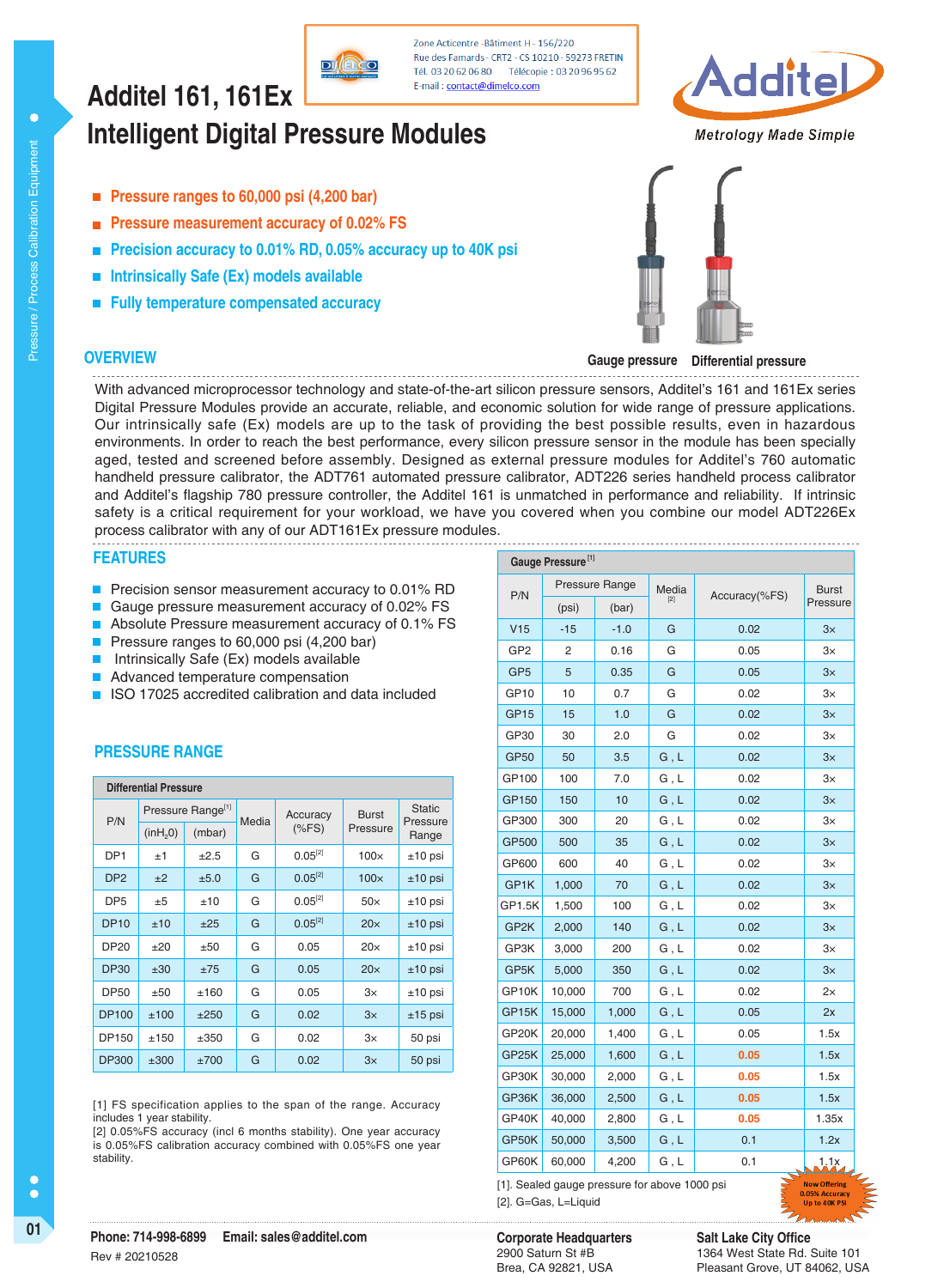## **SPECIFICATIONS**

Pressure / Process Calibration Equipment

Pressure / Process Calibration Equipment

 $\bullet$ 



Additel

**Metrology Made Simple** 

| <b>Compound Pressure</b> |                       |               |                         |          |                        |                      |  |
|--------------------------|-----------------------|---------------|-------------------------|----------|------------------------|----------------------|--|
|                          | <b>Pressure Range</b> |               |                         |          | <b>Pressure Rating</b> |                      |  |
| P/N                      | psig                  | bar.g         | <b>Media</b>            | Accuracy | <b>Burst</b>           | <b>Over Pressure</b> |  |
| CP <sub>2</sub>          | ±2                    | ±0.16         | G                       | 0.05% FS | 3x                     | 1.2x                 |  |
| CP <sub>5</sub>          | ±5                    | ±0.35         | G                       | 0.02% FS | 3x                     | 1.2x                 |  |
| CP <sub>10</sub>         | ±10                   | ±0.7          | G                       | 0.02% FS | 3x                     | 1.2x                 |  |
| <b>CP15</b>              | ±15                   | ±1.0          | $\mathsf{G}$            | 0.02% FS | 3x                     | 1.2x                 |  |
| CP30                     | $-15$ to 30           | $-1$ to 2.0   | G                       | 0.02% FS | 3x                     | 1.2x                 |  |
| <b>CP50</b>              | $-15$ to $50$         | $-1$ to 3.5   | G                       | 0.02% FS | 3x                     | 1.2x                 |  |
| CP100                    | $-15$ to $100$        | $-1$ to $7.0$ | G,L                     | 0.02% FS | 3x                     | 1.2x                 |  |
| <b>CP300</b>             | $-15$ to 300          | $-1$ to 20    | $\mathsf{G},\mathsf{L}$ | 0.02% FS | 3x                     | 1.2x                 |  |
| <b>CP500</b>             | -15 to 500            | -1 to 35      | G,L                     | 0.02% FS | 3x                     | 1.2x                 |  |
| <b>CP600</b>             | $-15$ to $600$        | $-1$ to $40$  | G,L                     | 0.02% FS | 3x                     | 1.2x                 |  |
| CP1K                     | $-15$ to $1,000$      | $-1$ to $70$  | G,L                     | 0.02% FS | 3x                     | 1.2x                 |  |
| CP <sub>2</sub> K        | $-15$ to 2,000        | $-1$ to $140$ | G,L                     | 0.02% FS | 3x                     | 1.2x                 |  |
| CP3K                     | $-15$ to $3,000$      | -1 to 200     | G,L                     | 0.02% FS | 3x                     | 1.2x                 |  |
| CP <sub>5</sub> K        | $-15$ to $5,000$      | $-1$ to 350   | G,L                     | 0.02% FS | 3x                     | 1.2x                 |  |
| CP10K                    | -15 to 10,000         | -1 to 700     | G,L                     | 0.02% FS | 2x                     | 1.2x                 |  |

#### **Absolute Pressure**

| P/N<br>(psi)               | <b>Pressure Range</b> |       | Media                         |               |                       |  |
|----------------------------|-----------------------|-------|-------------------------------|---------------|-----------------------|--|
|                            |                       | (bar) |                               | Accuracy(%FS) | <b>Burst Pressure</b> |  |
| AP <sub>5</sub>            | 5                     | 0.35  | G                             | 0.1           | 3x                    |  |
| <b>AP10</b>                | 10                    | 0.7   | G                             | 0.1           | 3x                    |  |
| <b>AP15</b>                | 15                    | 1.0   | G                             | 0.1           | 3x                    |  |
| AP30                       | 30                    | 2.0   | G                             | 0.1           | 3x                    |  |
| AP50                       | 50                    | 3.5   | G                             | 0.1           | 3x                    |  |
| AP100                      | 100                   | 7.0   | $G$ , $\mathsf{L}$            | 0.05(0.1)     | 3x                    |  |
| AP300                      | 300                   | 20    | ${\mathsf G}$ , ${\mathsf L}$ | 0.05(0.1)     | $3\times$             |  |
| AP500                      | 500                   | 35    | ${\mathsf G}$ , ${\mathsf L}$ | 0.05(0.1)     | 3x                    |  |
| AP1K                       | 1,000                 | 70    | ${\mathsf G}$ , ${\mathsf L}$ | 0.05(0.1)     | 3x                    |  |
| AP3K                       | 3,000                 | 200   | ${\sf G}$ , ${\sf L}$         | 0.05(0.1)     | 3x                    |  |
| AP5K                       | 5,000                 | 350   | G, L                          | 0.05(0.1)     | $3\times$             |  |
| <b>Barometric Pressure</b> |                       |       |                               |               |                       |  |
| P/N                        | Pressure Range        |       | Media                         |               |                       |  |
|                            | Low                   | High  |                               | Accuracy      | <b>Burst Pressure</b> |  |

BP 60 kPa 110 kPa G 40 Pa 3×

2900 Saturn St #B Brea, CA 92821, USA **Salt Lake City Office** 1364 West State Rd. Suite 101 Pleasant Grove, UT 84062, USA